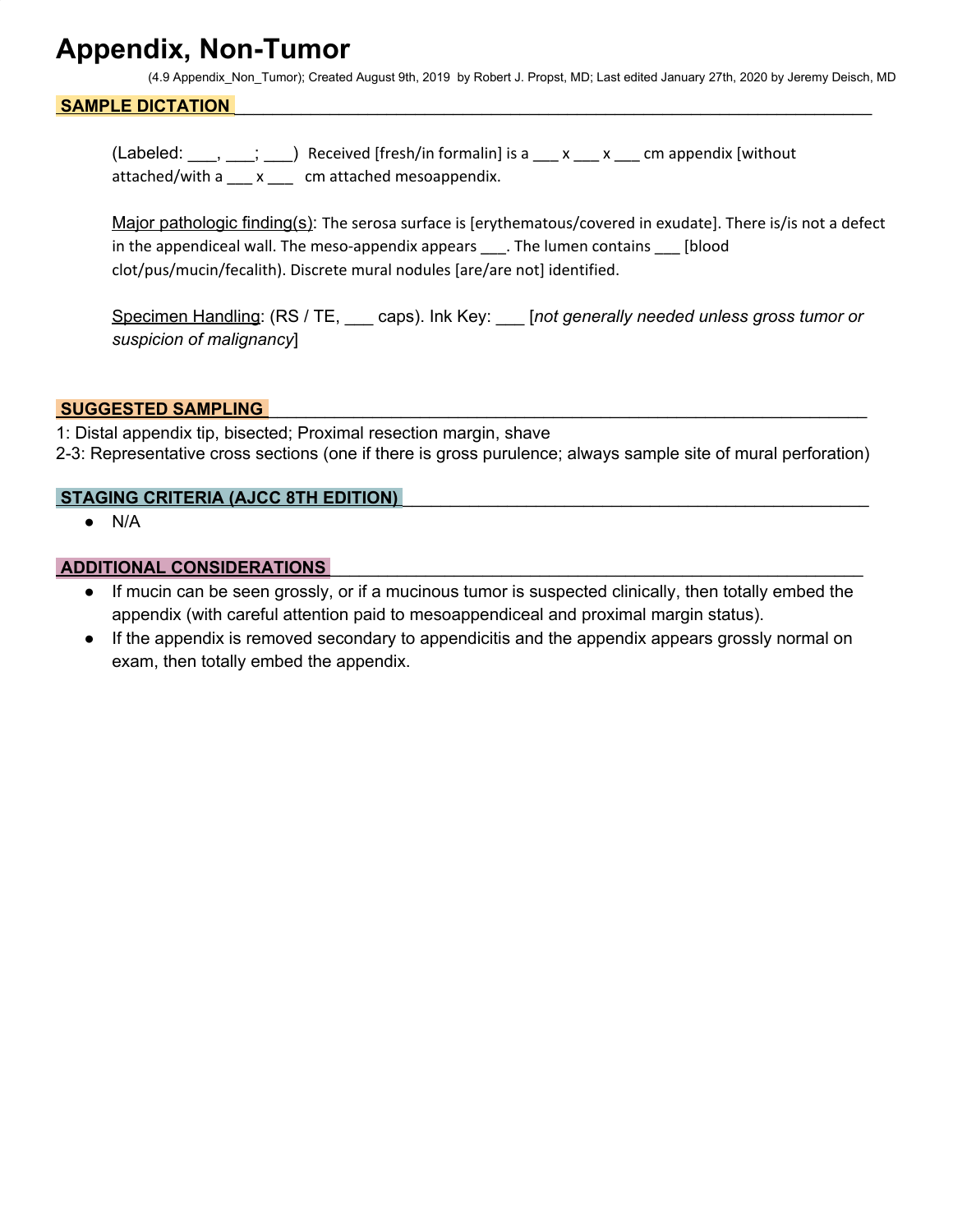# **Appendix, Non-Tumor**

(4.9 Appendix\_Non\_Tumor); Created August 9th, 2019 by Robert J. Propst, MD; Last edited January 27th, 2020 by Jeremy Deisch, MD

### **SPECIMEN APPROACH**\_\_\_\_\_\_\_\_\_\_\_\_\_\_\_\_\_\_\_\_\_\_\_\_\_\_\_\_\_\_\_\_\_\_\_\_\_\_\_\_\_\_\_\_\_\_\_\_\_\_\_\_\_\_\_\_\_\_\_\_\_\_\_\_\_

Appendices are generally removed due to acute appendicitis, occasionally "incidentally" during operations for other reasons, and as part of a right colectomy. Appendices may be received fresh (rarely) or in pre-filled formalin containers. Often, when the surgery is performed laparoscopically, the specimen may be inside a plastic baggie within the container. Non-neoplastic appendices should be grossed the same day they are received. If the appendix is abnormally dilated without evidence of inflammation, it may be due to a neoplasm and would need to be handled as such, refer to the **APPENDIX, TUMOR** page. If an incidental nodule, lesion, or mucinous content is identified during gross examination, refer to the **APPENDIX-TUMOR** page.

1. Identify the margin, messoappendiceal fat, and tip of the appendix. The margin may be stapled or show corrugated indentations from a hemostat



- 2. Record the dimensions, including the width of the mesoappendix
- 3. Document the color and any irregularities of the serosa: adhesions, transmural defects, exudate, plaques
- 4. Remove the staple line at the margin if present. Cut a 3 mm cross section; this will be your appendectomy margin
- 5. Remove a 2 cm long portion of the tip and bisect longitudinally
- 6. Serially cross section the remaining appendix in 3 mm slices